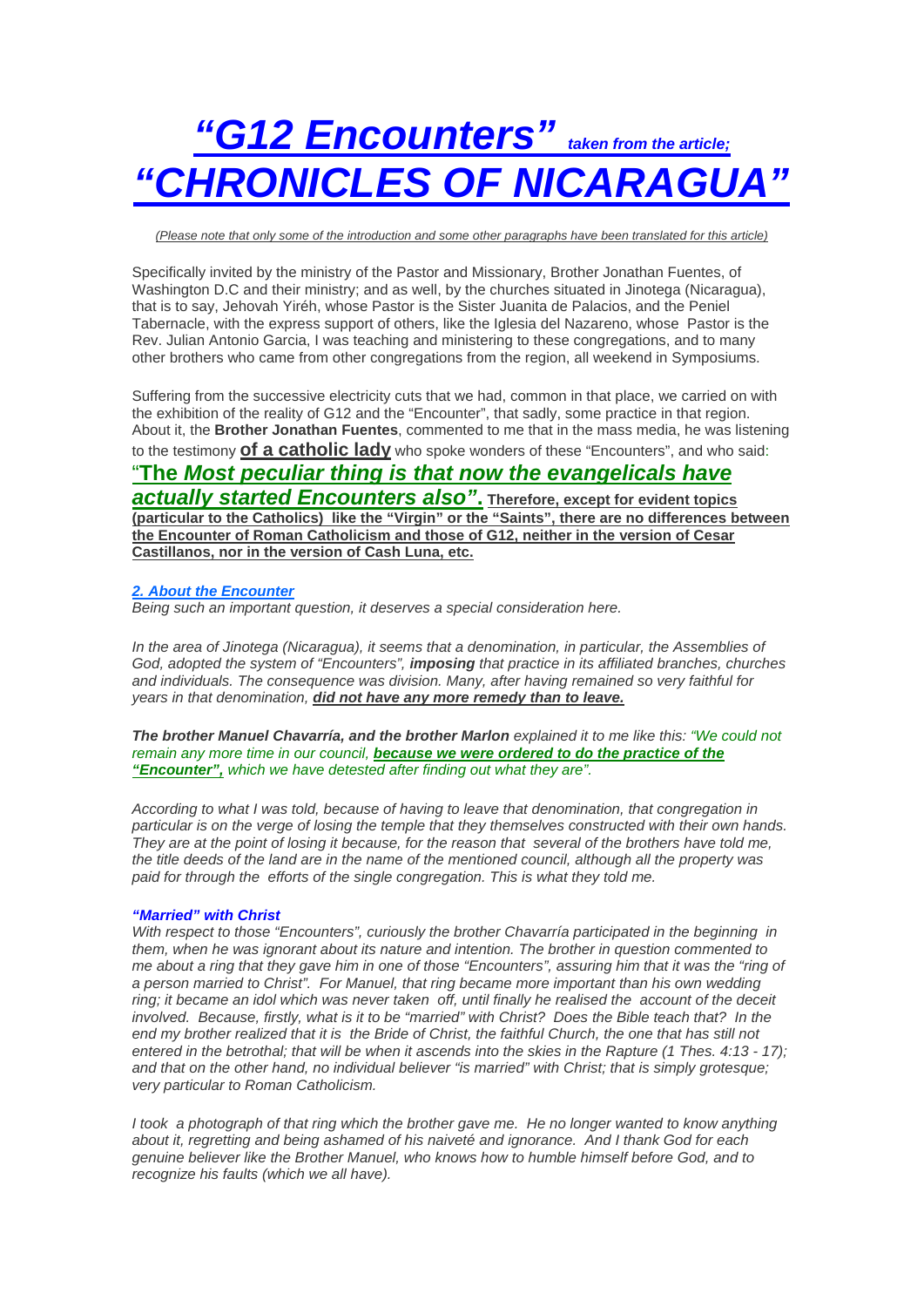

*"The wedding ring of "being married with Christ"*

# *Teaching on the "Encounter" in the church of the Nazareno in Jinotega*

*My teaching about the subject of the "Encounter" was exposed throughout extensive articles already published in our web page [www.centrorey.org](http://www.centrorey.org/) as well as the varied testimonies that we have been receiving throughout these last weeks.* 

# *Retreats yes; "encounters", no*

*From the beginning, I made the differentiation between the "retreats" and the "encounters" clear. One thing is the retreat of a church, which most of us have been on in our lives, when a congregation or several members leave to go to the country or wherever for a time of "koinonía", studying the Word, praying, fasting, ministry, and having a good time, etc. and another thing is the "Encounter", which is being confused with the retreats, in fact these (the G12 Encounters) are presumably spiritual activities, where practices are made that are far from and even opposite and against the Bible and its teaching.* 

#### *Nevertheless…*

*One of the common denominators in these Encounters, is the declaration "to have a true encounter*  with Jesus". If it were only directed to non-Christian believers, and *if the practices in them were in agreement with the Scriptures, there would not be any problem with their declaration. However, the subject of the "Encounter", is instead, directed to those already Christian believers, trying to make them understand that now they are going to have that "Encounter" with Jesus that they truly never have had before.* 

*The symptomatic thing, is that many are seduced and deceived with that deceit, even believers who have been so for years in the Gospel, including ministers, who assure that only from the "Encounter" they have been born again, annulling with that declaration all previous years of Service and dedication to Christ.* 

*The following, is the transcription of the testimony of the Brother Carlos Gutiérrez of Jinotega, who could not be in the Symposium, but who sent it to me via and mail:* 

*<<According to the Government of the Twelve (G-12), if you are Christian you will always have to pass through a true and real "Encounter" with Christ, because it seems to be that when you received Christ, who knows how long it's been, or whatever you were playing! So, today they teach that you need an "Encounter" with him.* 

This "Encounter" that the G-12 prepares, is through a series of procedures and careful acts of symbolism, which assure they will *take you to a real encounter to such a degree, that even experienced pastors affirm they have never experienced anything like it previously.* 

*But well, I was in one, not only as participant but also as "servant" on four of these so called "ENCOUNTERS" and it is a series of steps that you must follow for an encountering with Christ according to G-12>>*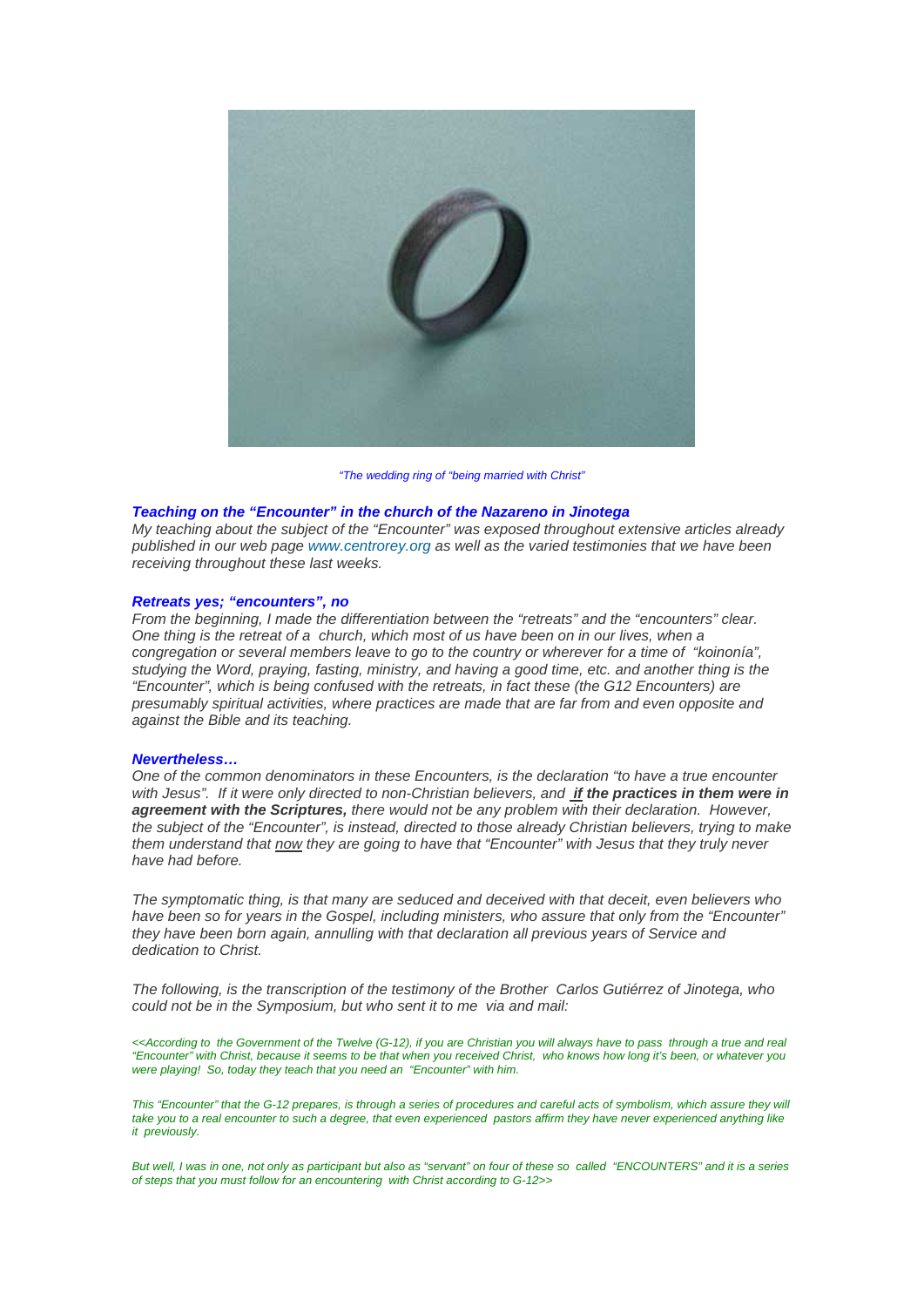#### *Inviting*

As a test and testimony of what we are saying, we presented an extract of the invitation here that the *"participants of the encounter" experience:* 

*<<Thanks for being with us, knowing and learning from our Vision of the "Model of Jesus", and for the ones that are here today, there is a purpose of God for your life, your family and the congregation, and it is our desire that the blessings abound because life after this encounter will be never the same; you came to be transformed… >> (8)* 

*Dénse shares; there is a before and an after from the "Encounter".* 

#### *The method of flattery*

*Flattery, is not scarce at the time of attending the invitation to the "Encounter" to each one who is going to attend. The following note was directed to one of the "encounter's attendees", of which we were given an extract:* 

*<<for the PRINCE DE GOD, Brother so and so…*

*… always remember that you are a King in the hands of the Lord. You are the apple of his eye… when you come to New Life Church I want to see you very, very happy… you are a very special person to me… (9)* 

*Note the high degree of flattery and exaggeration that only those few words contain, directed to each one of the naïve "encounter attendees".* 

*In the first place the King with capital letter is Christ, and not the believer in Christ.* 

*(Secondly, the Spanish version used a play on words which the writer of the note got wrong)* 

*Thirdly, they want to see him "very very happy", does not stop being an exposition in a natural way, and full of appeal, when the emotionalism, as well as insisting on the personal importance of somebody that he does not even know. It does not stop being simple flattery.* 

*All of this only results in a seductive action, directed at the emotions, to catch the attention and the will of the naïve and ignorant "encounter attendee".* 

#### *Putting words in the mouth of God*

*And if all this is not sufficient, the following is the limit. It is none other than a letter from the "Celestial Father" in writing, directed to the "encounter attendee", logically, written by the hosts of the "Encounter". Here is a small extract of that "celestial letter here":* 

*<<Beloved Son: You cannot imagine the pleasure it gives me that you have accepted the invitation that I gave you so that you*  could be with me this weekend. I want to tell you that I have prepared for you an unlimited amount of Blessings during these *three days that we will be together>>*

*Note the following: The believer cannot ever imagine "the pleasure it gives God" for him that has*  accepted that invitation. Evidently it is necessary to be very naïve to believe such a thing, in addition, *in the form that it is written.* 

*Note also that according to this writing, the believer is not every day in true communion with the Celestial Father, but only that weekend. That is a heresy, and from God there are no heresies. The supposed "celestial father" continues by saying <<… I promise you that your life will not be the same one after the Encounter that you have with me… >>* 

*Again, there is a before and an after in the "Encounter". Before, the spiritual life of the believer was*  not what it was after the happy "Encounter" will be. The life of communion with our Lord which all *true Christian have, is not worth it until he comes to the "Encounter". It is necessary to be very ignorant and ingenuous to believe that. Sadly, there are some like that, and they are seduced.* 

*And here comes the best of the worse: "Perhaps you have not yet understood the intention by which I commanded you to attend this "Encounter" of the New Life Church, but be sure that I will show great and hidden things to you that you still do not know. I love you with eternal love. Your Celestial>> Father (10)*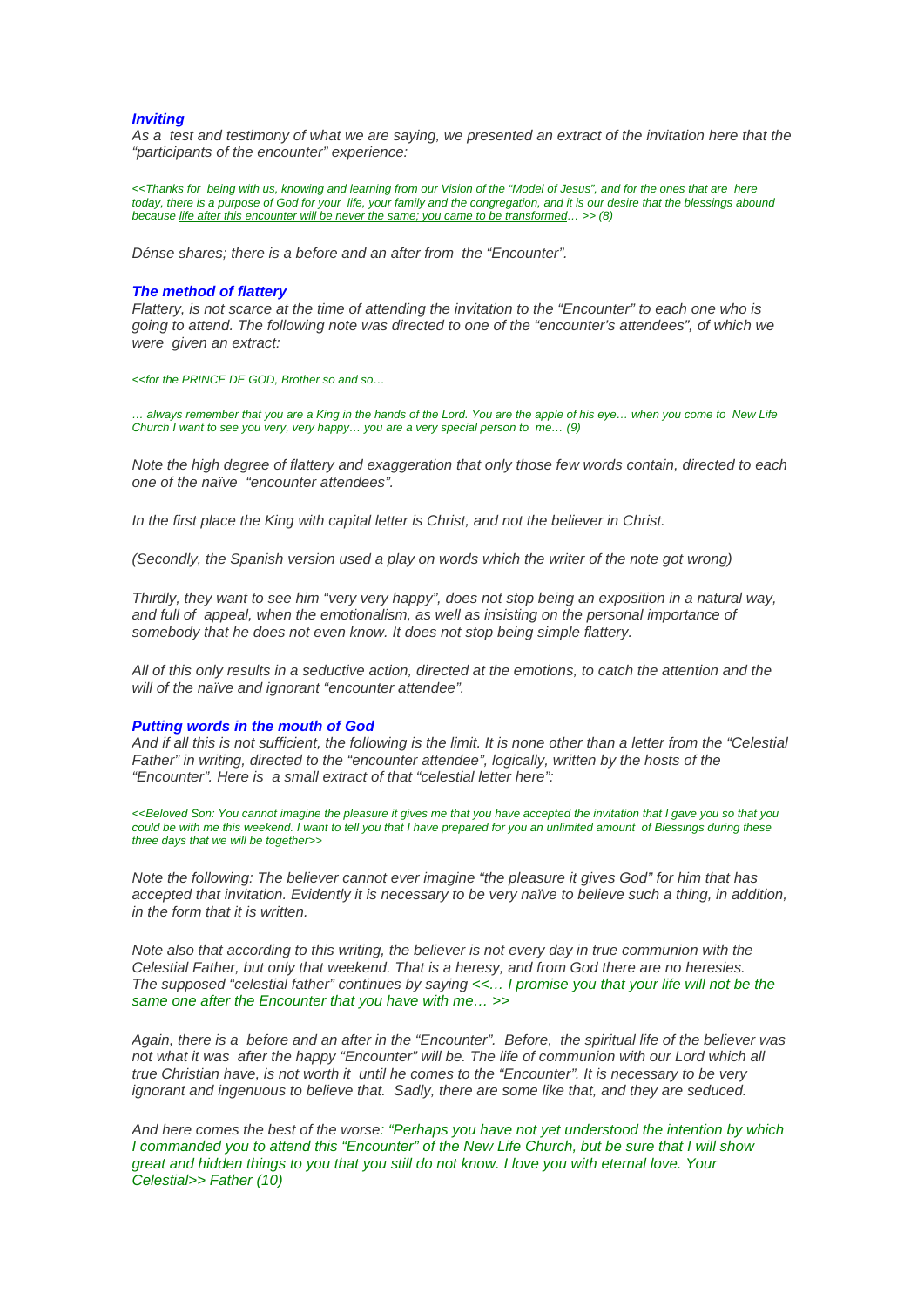*When words are put into the mouth of God that he didn't say, that is to take the name of the Lord in vain, and it is a great sin. The one that wrote that letter, did it taking the place of God the Father, and that is not a light thing before His eyes.* 

*Causing God "to speak", he says to the "encounter attendee" things that for sure the Celestial Father was not saying to him, subjecting him without any caution to a congregation in particular, calling it by name, and adding that He is going to show hidden things to him. Perhaps that last one is certain after all, on the part of that impostor who took the name of the Lord in vain.* 



*"The three alluded documents"*

# *Some testimonies of what happens in the "Encounter"*

*The different testimonies never stop surprising me as I listen about the diverse practices that are made in the "Encounter". Those ominous practices, vary from one "Encounter" to another, but it is always strange, far from (what) the Bible (says), and even profane, what happens to some of them, no matter how much they want to elude or to disguise the sharpness of it.* 

*Of course the testimonies already described in previous articles about those practices, were presented again in the Jinotegano Symposium.* 

#### *"Drunk in the spirit"?*

*One of the common denominators, is to be "drunk in the spirit", to stagger and to fall to the floor, like drunk men. They try to justify it with the passage of Acts 2:13; but it is unjustifiable. The Biblical author never had that in mind when those first disciples were drunk, but that the unbelieving crowd around making fun of them, said that they were (drunk).* 

*The disciples praised God in unknown languages of different nations, and the Jews of Jerusalem, not understanding a word of what they said, made fun of them that way. The Word is clear when it says that all we have to do, we have to do decently and with order! (1 Co. 14:40)* 

#### *Several*

Some other testimonies were of men who returned with naked torso. Of sisters who urinated. Of *scandals, uncontrolled shouting and acts opposed to the Christian decency and sobriety, by which the unbelievers around were astonished. In other words, everything giving a weak testimony.* 

*In Managua, for the sisters in an "Encounter" they ministered putting their hands on their intimate parts, because they said that "there sin was committed".* 

*In an "Encounter", an encounter attendee was placed in a black coffin, symbolizing that this way one died to himself.*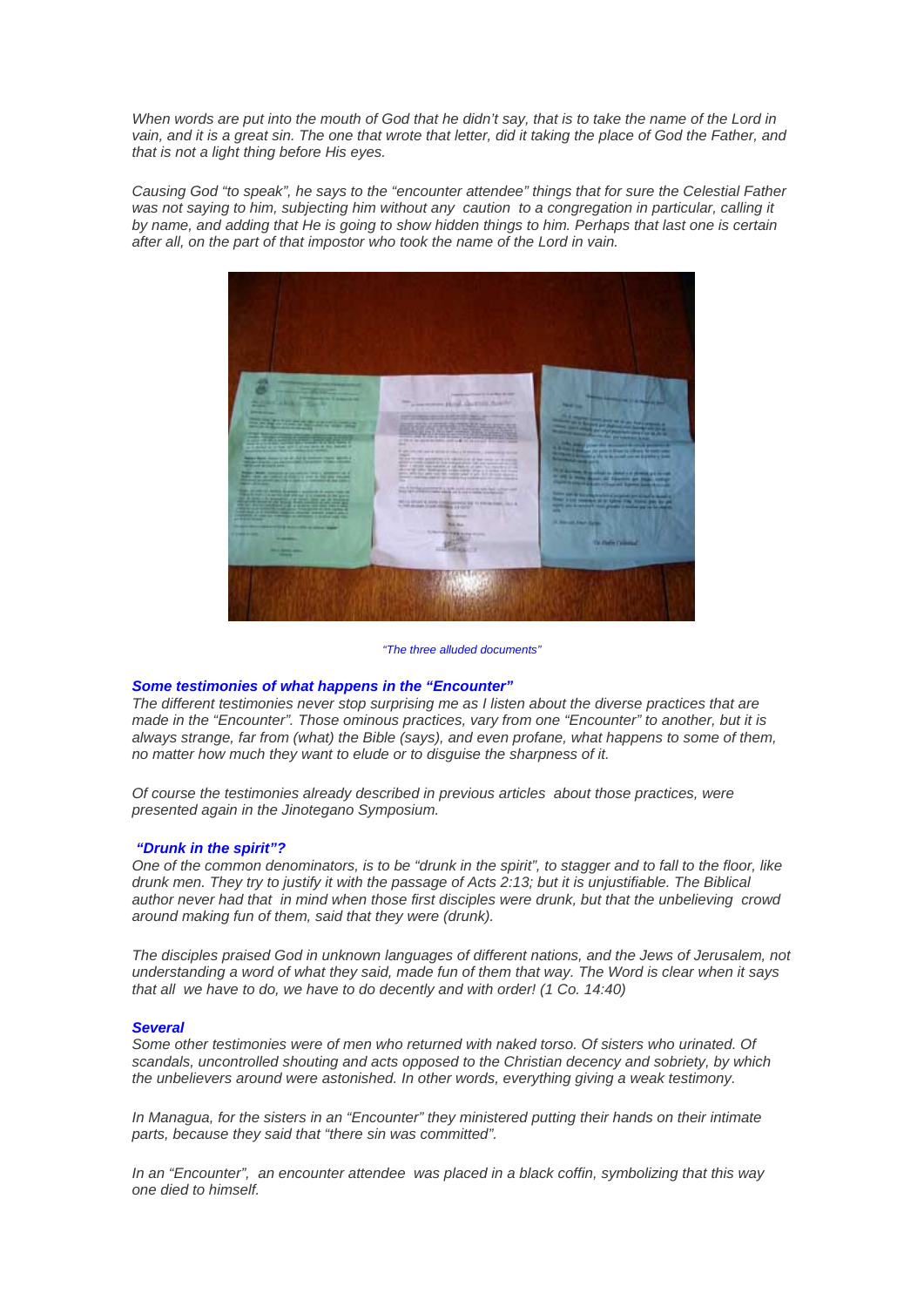

*"All receive a candle. During a prayer the pastor requests them to burn their hands with the burning wax of the candle to symbolize that this way is the pain to gain a soul".*

*The false cross of the G12 where the "clinical sheets" are nailed, that is to say, the sheets with all the*  collection of sins, many of them already forgiven by God and thrown into the sea, are the general *tonic (\*)* 

[\(\\* see the G12 article; Revealing the reality of the so caledl Government of Twelve; 6ª part; "In the Encounter": A new cross for](http://(*%20see%20the%20G12%20article;%20Revealing%20the%20reality%20of%20the%20so%20caledl%20Government%20of%20Twelve;%206%C2%AA%20part;%20%E2%80%9CIn%20the%20Encounter%E2%80%9D:%20A%20new%20cross%20for%20the%20old%20sins%20already%20forgiven?%20in%20www.centrorey.org))  [the old sins already forgiven? in www.centrorey.org\)](http://(*%20see%20the%20G12%20article;%20Revealing%20the%20reality%20of%20the%20so%20caledl%20Government%20of%20Twelve;%206%C2%AA%20part;%20%E2%80%9CIn%20the%20Encounter%E2%80%9D:%20A%20new%20cross%20for%20the%20old%20sins%20already%20forgiven?%20in%20www.centrorey.org))



*"A cross from those "Encounters" on the ground. What will those four lit candles at the four ends of it mean? And that cloth wrapped around it? The obscurity of that act is so evident, the very look of Roman Catholicism, and the absence of a minimum of Biblical exposition".* 

*In some "Encounters" they are taking away the cross (for being too obvious), but they ignite a bonfire where they burn those "clinical sheets".* 

#### *Spiritualy blind*

*The "encounter attendee" is always taken by others, who they call "servants". The Brother Chavarri said: "On the "Encounter" they sometimes insisted that I close my eyes, they took me here or there, then in those moments I was not free, being always dependant on those who "ministered to me".*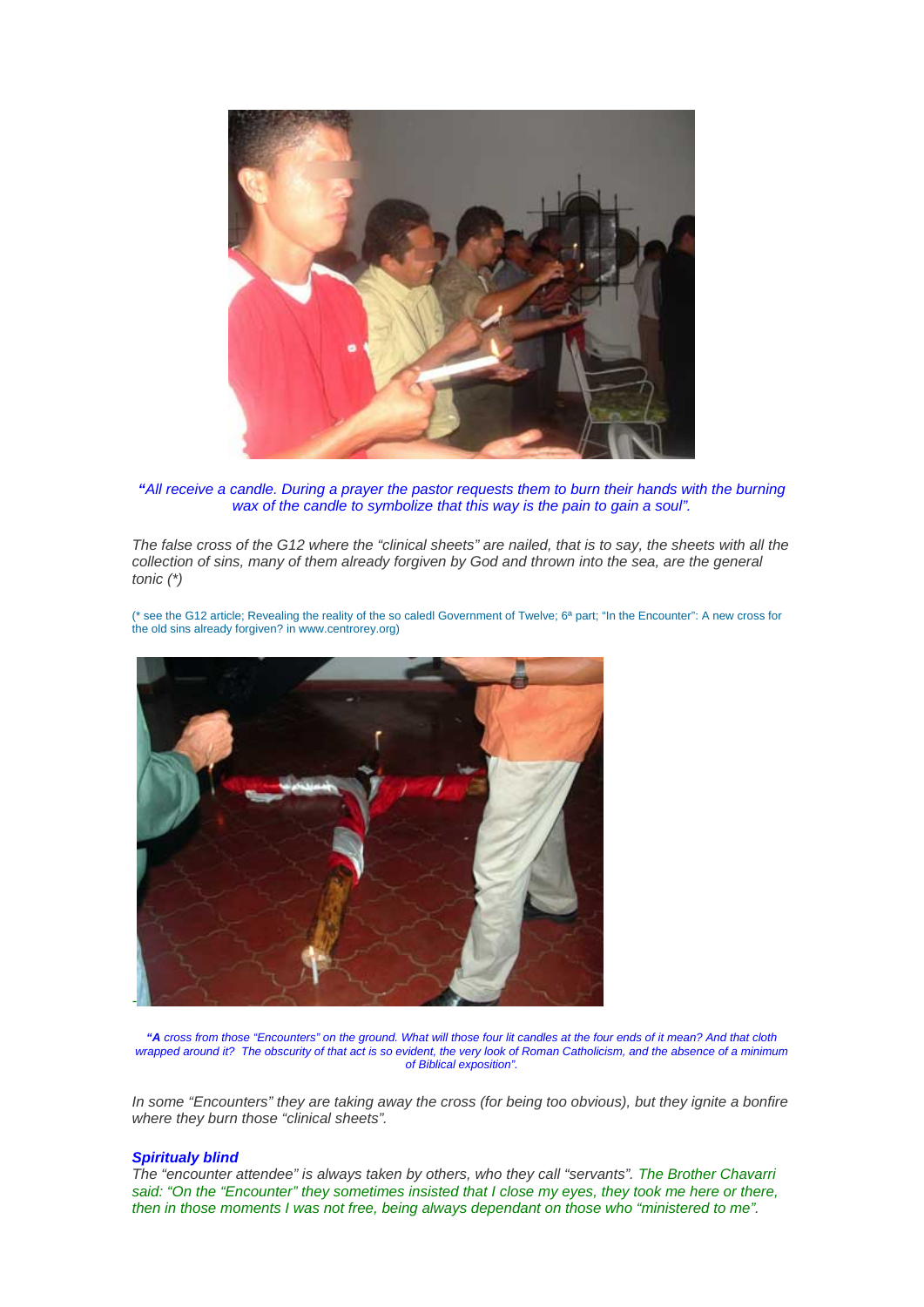*Evidently, that is no more than a vile manipulation of the individual, where he cannot do anything by himself, and has a perverse dependency on a third party, with the consequent control on his life.* 

*As far as all this system of manipulation, I transcribe what the Brother Carlos Gutiérrez commented to me by e-mail:* 

*<<To nail a confession of sins on a wooden cross, is a symbolism they say that GOD commands so that you believe to receive his forgiveness. And not only that, but after nailing the sheet, they all ask for forgiveness and soon they give thanks for all this*  with their eyes closed, forbidding them to open them. While the "encounter attendees" have their eyes closed, a "servant" *changes the cross, and puts another one where they make you think that it is the same cross where you nailed your confessions, and they send you to look for your confession asking you to please only take the one that you nailed, indeed so*  that when you open it you find within it a text that says to you that in truth you are forgiven. Yes, the text is Biblical, but what is *not Biblical is the deceit that makes you think that it is the same paper, and that it was God himself the one that made the miracle because many naive people believe that, when in fact they were those "servants" who changed it. I consider that if you want to pray so that somebody feels the confidence of being saved and forgiven, you do not need to deceive them so that they feel sure>>* 

*That same testimony was presented to me also by the Brother Chavarri in situ.* 

*The manipulation of the "encounter attendees", the secrecy and the pacts of silence are common denominators of the "Encounters"; all of them practices of Roman Catholicism, common in the "Jesuit Spiritual Exercises", or in the "Short courses of Christianity" of Opus Dei.* 

*Many other scandalous and strange acts contrary to the Word were presented, inside and outside the Symposium, although it was always insisted that not in all the "Encounters", did these types of disorders take place.* 

#### *In favor of the "Encounter"*

*In that Symposium in the morning in Jinotega, there were people defending G12 and the "Encounter". When a question-and-answer and commentaries session came up, some testimonies could be heard.* 

*A woman raised her voice, and said: "It would be good if everyone had the opportunity to give their testimony about their personal experiences in the Encounter". To which I said yes, thinking that in principle that person wanted testimonies about the reality of those "Encounter". Nevertheless, that person was very astute, because in fact what she intended was the opposite.*

#### *The face of Moses?*

*Therefore, another woman stood up and said: "I have been in an "Encounter", and I was blessed… I could see there in the face of the "servant", the very face of Moses…" Then in that moment, I couldn't do anything less but interrupt her. How is such nonsense possible? Is it that perhaps she saw Moses before she knew it was him? And if instead of being Moses was it Aaron? … Jokes apart, it seemed there to the majority of us that this is going too far!* 

# **Determined defender**

The Brother N., out-and-out for G12 and the "Encounters", assured that G12 is from God because it produces a good fruit in holiness in the young people. He said publicly, "The young people that I pastor remain in Christ since God has saved them".

Sadly, other fellow servants who said they knew the ministry of the brother in question well, commented to me that that was not certain, but that those young people behaved "Holy" in the church, but outside the church, their actions were much to be desired. Even one young person, son of one of the pastors there, commented to me apart, "One thing is what they show in the church, and a different thing outside"

# *But the majority are opening their eyes*

However, the majority of the testimonies were in the line of exposing the inauspicious reality of the "Encounters". Let's not forget that they are the work and action of Jesuitism with the very clear intention of dividing and destroying the evangelical church.

It's more evident and known that the spirit that envelops the "Encounters" is not the Holy Spirit, but a false, very religious spirit, that also presides in Roman Catholicism. It's the spirit of the Great Prostitute, that great seducer that perverts the ways of the Lord and that as Absalom did in his day, is intending to attract for himself the genuine people of God with the aim of making them apostatize.